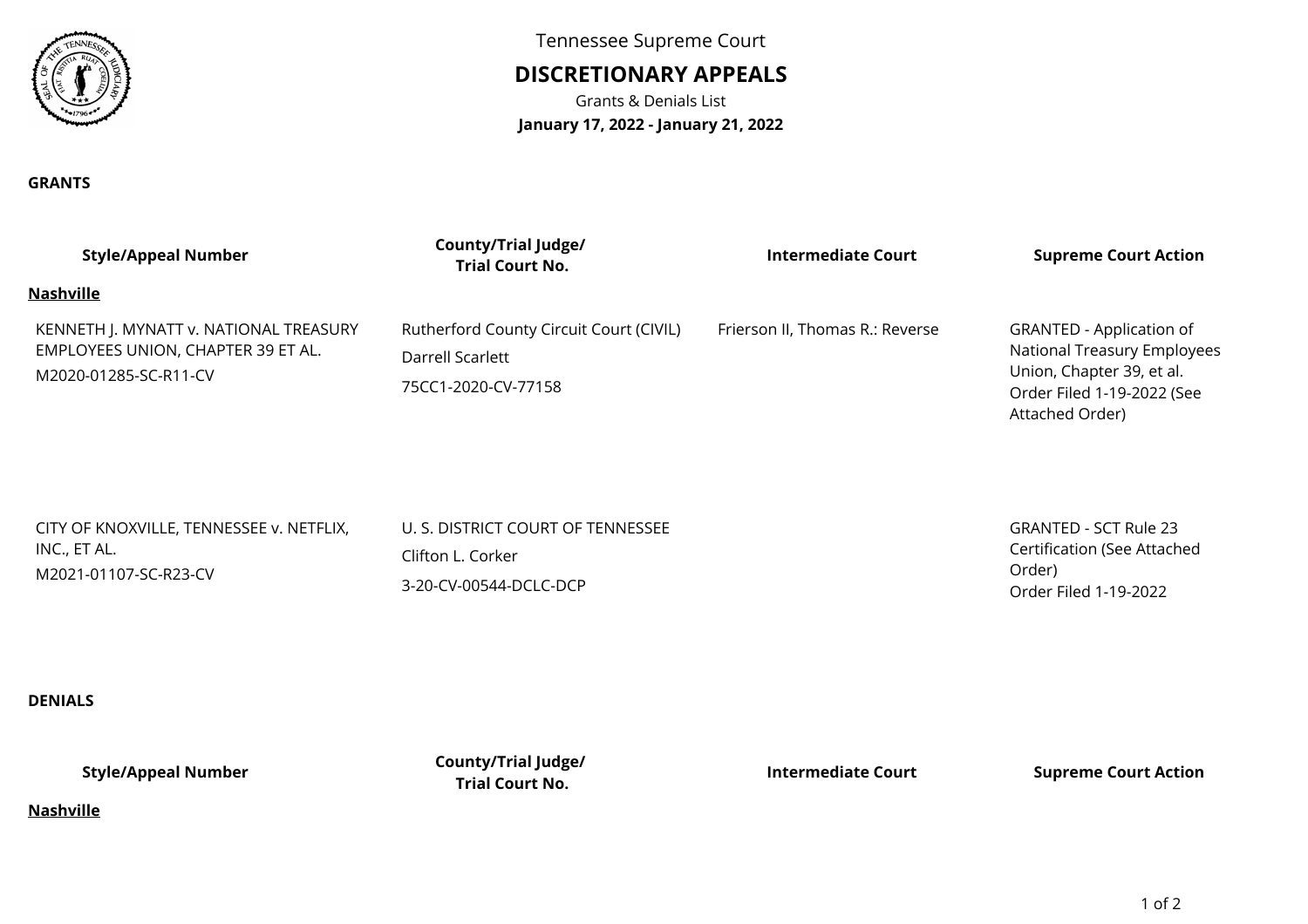| STATE OF TENNESSEE v. STEPHEN C. WALLICK |  |
|------------------------------------------|--|
| M2020-01121-SC-R11-CD                    |  |

 Dickson County Circuit Court Suzanne Lockert-Mash2016-CR-504

 DENIED - Application of Stephen C. WallickOrder Filed 1-19-2022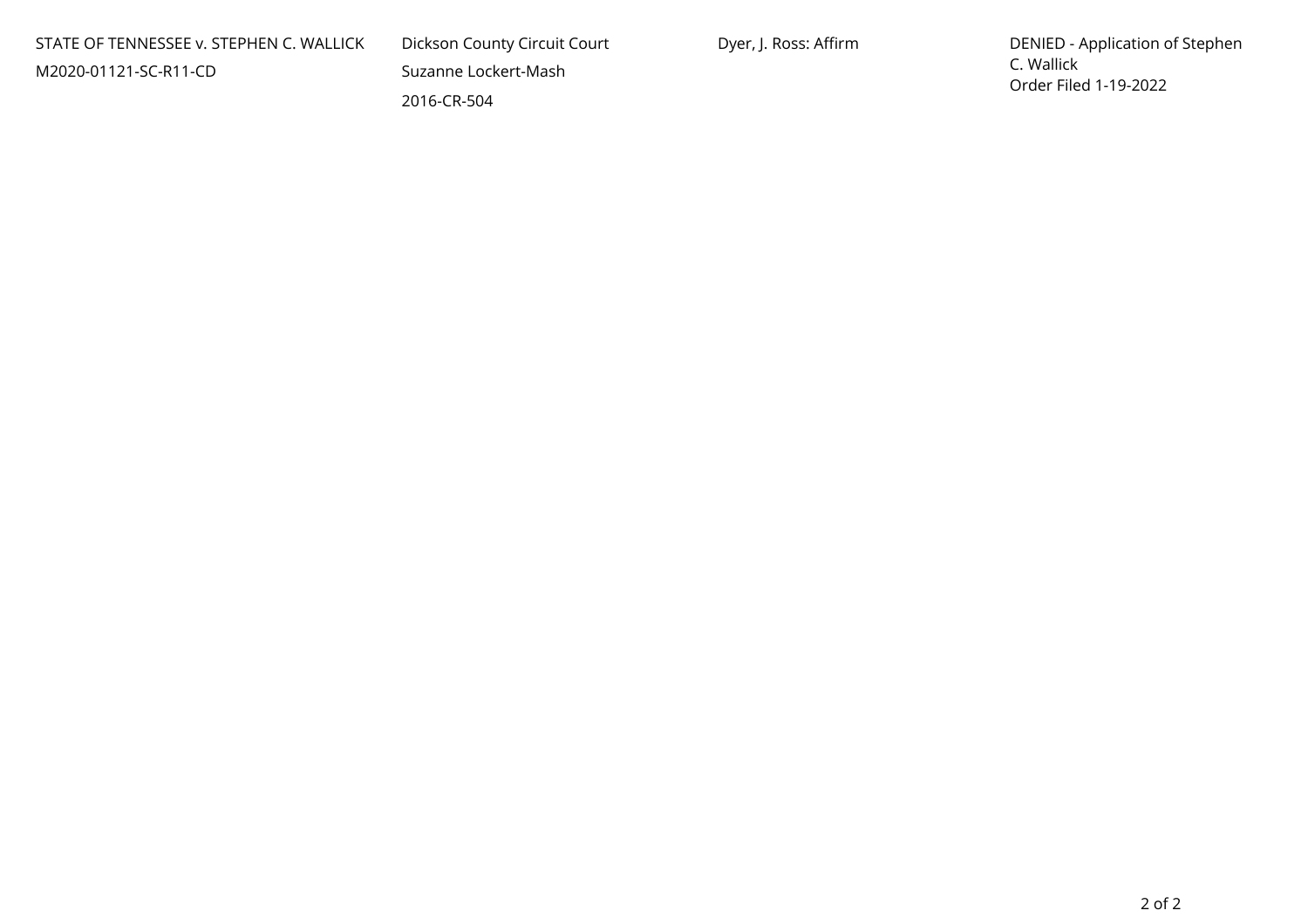## **IN THE SUPREME COURT OF TENNESSEE AT NASHVILLE**

### **CITY OF KNOXVILLE, TENNESSEE v. NETFLIX, INC., ET AL.**

**Rule 23 Certified Question of Law from the United States District Court for the Eastern District of Tennessee**

**No. 3-20-CV-00544-DCLC-DCP**

**No. M2021-01107-SC-R23-CV \_\_\_\_\_\_\_\_\_\_\_\_\_\_\_\_\_\_\_\_\_\_\_\_\_\_\_\_\_\_\_\_\_\_\_**

**\_\_\_\_\_\_\_\_\_\_\_\_\_\_\_\_\_\_\_\_\_\_\_\_\_\_\_\_\_\_\_\_\_\_\_**

#### **ORDER**

Pursuant to Tennessee Supreme Court Rule 23, a certification order was filed in this Court on September 20, 2021, by the United States District Court for the Eastern District of Tennessee. Briefs have now been filed pursuant to Section 7, and, upon consideration of the certification order and the briefs filed by the parties, this Court accepts certification of the following question of law:

> Whether Netflix and Hulu are video service providers, as that term is defined in the relevant provision of the CCVSA, Tenn. Code Ann. § 7-59-303(19).

Pursuant to Rule 23, Section 7(B) of the Supreme Court Rules, this Court desires to have oral arguments by the parties. This case shall be set for hearing at the Court's May 3-4, 2022 session in Knoxville.

PER CURIAM